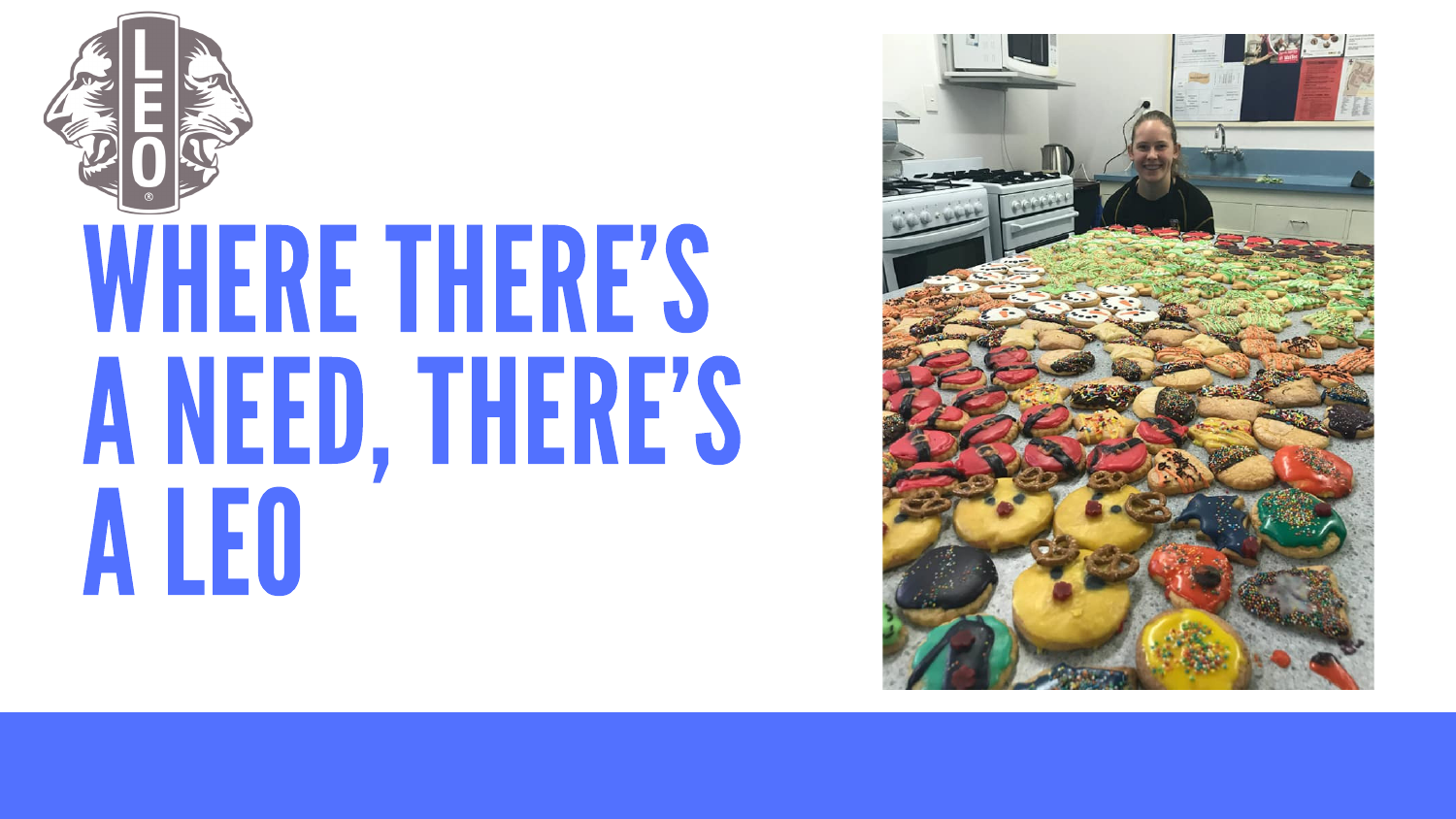As the youngest members of Lions Clubs International, Leos embody the best qualities of our incredible organization. They are devoted young people who realize the power of action. Together, Leos and Lions form a powerful partnership—one of mutual respect, where Lions learn from the innovative insights of Leos, and where Leos gain access to the proven strategies of those who've successfully served the world for decades..





### LEOS GET THINGS DONE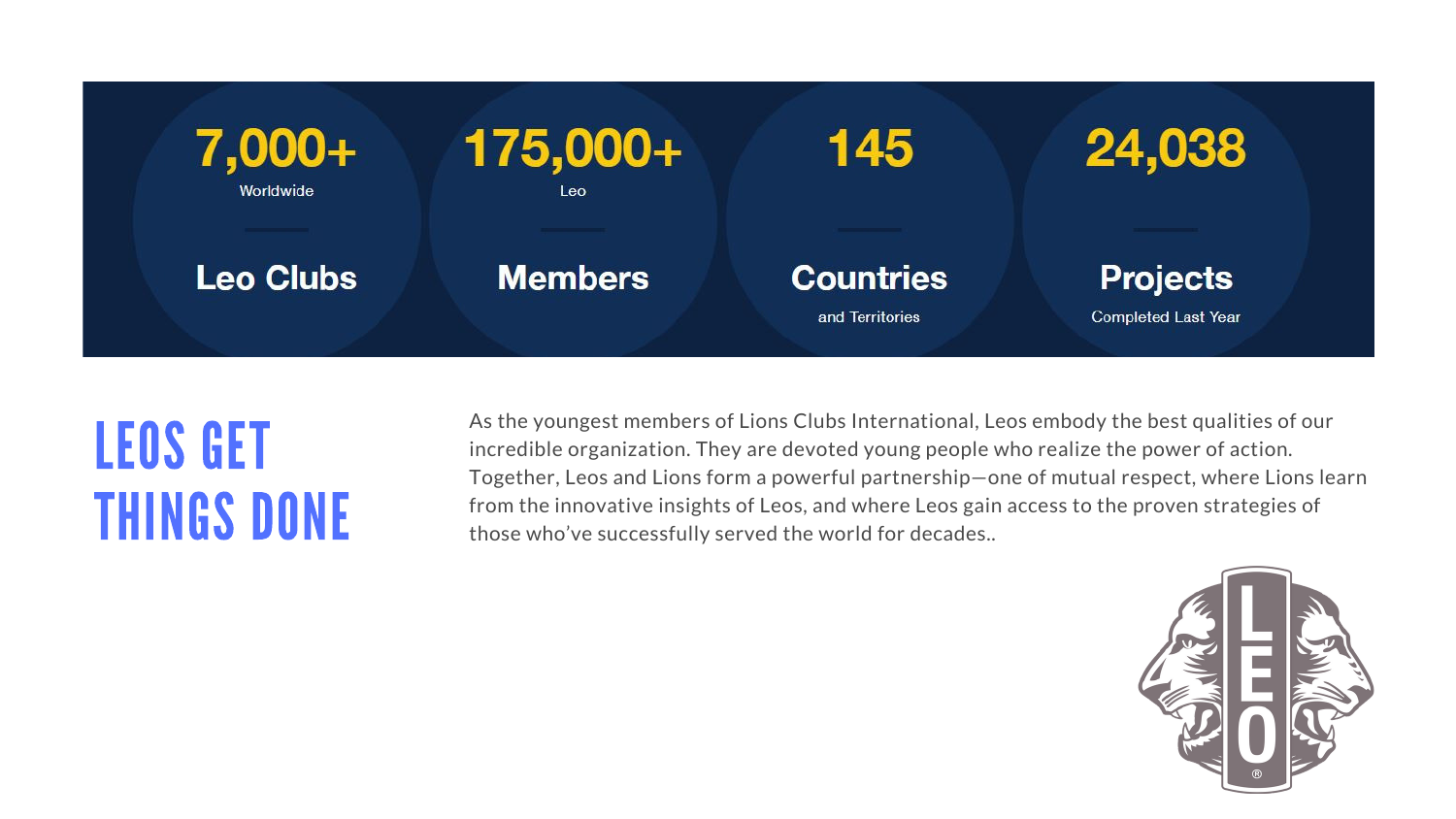

### THE STORY OF LEOS are the ones who will carry the future and improve upon it.

Leos serve. It's what they've done since 1957 when the first Leos club was formed in Pennsylvania, USA. Now, over 50 years from their beginning, Leos have grown into a dynamic force for good--actively providing their communities and the world with kindness and service. And this is just the start. The good Leos can offer is endless. The success of Leo clubs is a crucial part of the success of Lions Clubs International.

Leos are the ones who will carry our great story into

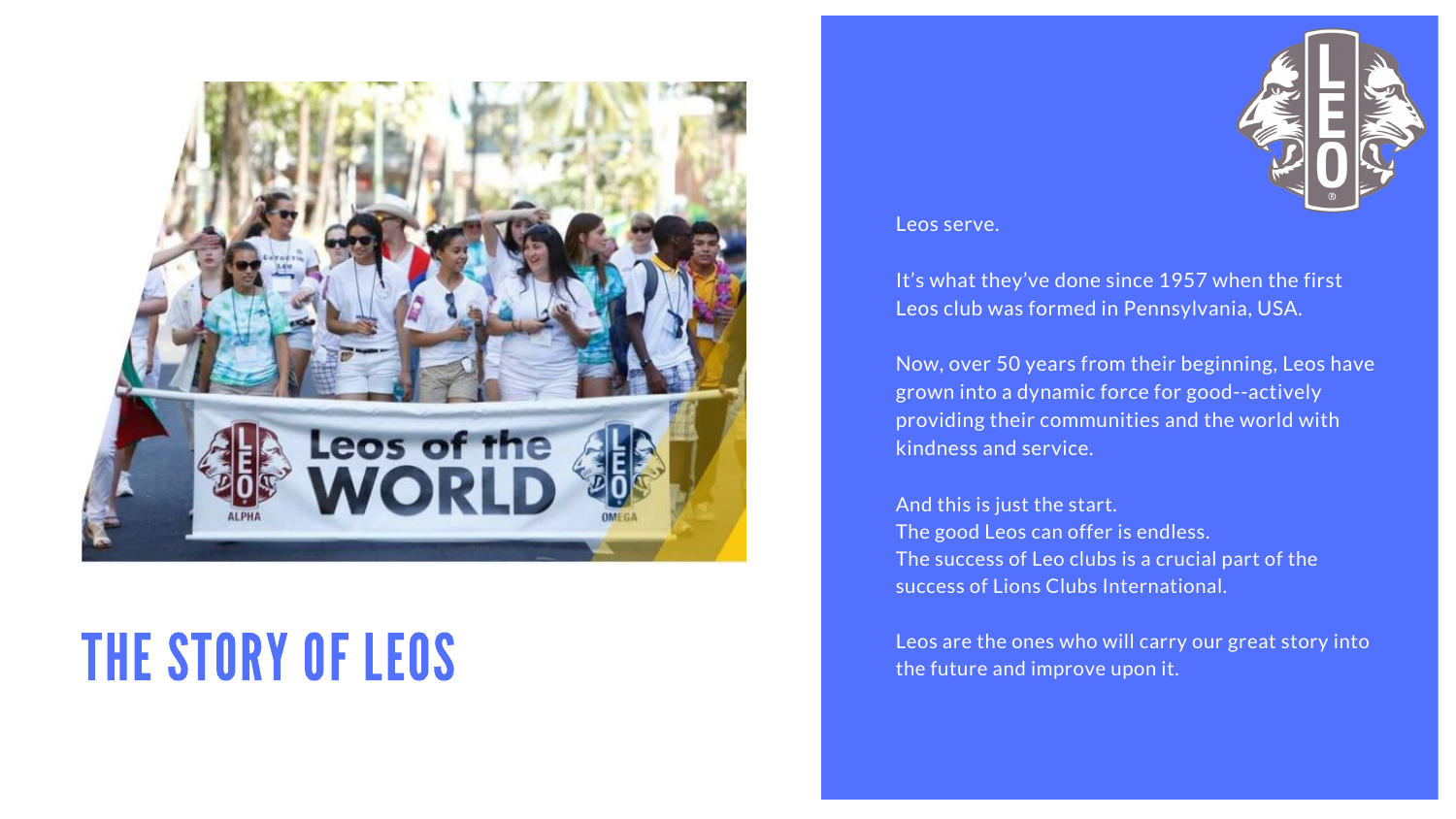

### LEOS STAND FOR SOMETHING

# L E A D E R S H I P E X P E R I E N C E O P P O R T U N I T Y